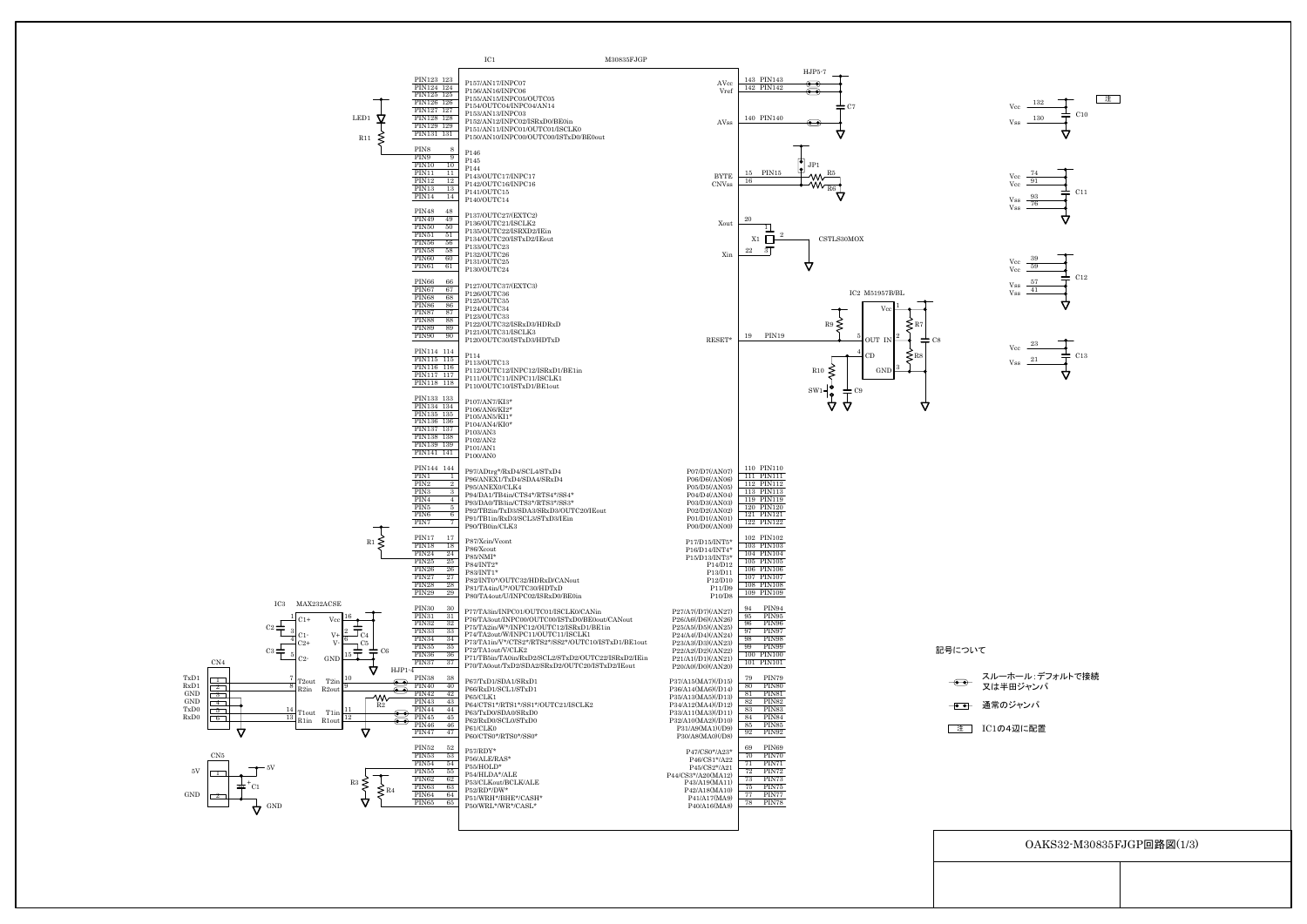## OAKS32-M30835FJGP回路図(2/3)

|                                | CN1                                     |                                                  |
|--------------------------------|-----------------------------------------|--------------------------------------------------|
| PIN109                         | T                                       | P10/D8                                           |
| <b>PIN110</b>                  | $\mathbf{2}$<br>Г                       | P07/D7(/AN07)                                    |
| <b>PIN111</b>                  | $\overline{\mathbf{3}}$<br>L            | P06/D6(/AN06)                                    |
| <b>PIN112</b>                  | $-4$                                    | P05/D5(/AN05)                                    |
| PIN113                         | 5<br>Г                                  | P04/D4(/AN04)                                    |
| <b>PIN114</b>                  | $\Box$ 6                                | P114                                             |
| PIN115<br>PIN116               | 7                                       | P113/OUTC13<br>P112/OUTC12/INPC12/ISRxD1/BE1in   |
| PIN117                         | 8<br>Ľ<br>$\Box$ 9                      | P111/OUTC11/INPC11/ISCLK1                        |
| <b>PIN118</b>                  | $\Box 0$                                | P110/OUTC10/ISTxD1/BE1out                        |
| PIN119                         | $11\overline{ }$<br>Г                   | P03/D3(/AN03)                                    |
| <b>PIN120</b>                  | $\Box 2$                                | P02/D2(/AN02)                                    |
| <b>PIN121</b>                  | 13                                      | P01/D1(/AN01)                                    |
| <b>PIN122</b>                  | 14 1<br>Г                               | P00/D0(/AN00)                                    |
| <b>PIN123</b><br><b>PIN124</b> | $\Box$ 5                                | P157/AN17/INPC07<br>P156/AN16/INPC06             |
| PIN125                         | $\Box 6$                                | P155/AN15/INPC05/OUTC05                          |
| PIN126                         | 17 <sub>1</sub><br>Н<br>$\Box$ 8        | P154/OUTC04/INPC04/AN14                          |
| <b>PIN127</b>                  | 19                                      | P153/AN13/INPC03                                 |
| <b>PIN128</b>                  | 20 <sub>1</sub><br>Г                    | P152/AN12/INPC02/ISRxD0/BE0in                    |
| PIN129                         | $\boxed{21}$                            | P151/AN11/INPC01/OUTC01/ISCLK0                   |
| <b>PIN131</b>                  | $\sqrt{22}$                             | P150/AN10/INPC00/OUTC00/ISTXD0/BE0OUT            |
| PIN133                         | $\sqrt{23}$                             | P107/AN7/KI3*<br>P106/AN6/KI2*                   |
| PIN134<br>PIN135               | $\sqrt{24}$                             | P105/AN5/KI1*                                    |
| PIN136                         | 25 <sub>1</sub><br>26 <sub>1</sub><br>Е | P104/AN4/KI0*                                    |
| <b>PIN137</b>                  | $\sqrt{27}$                             | P103/AN3                                         |
| <b>PIN138</b>                  | $\Box$ 28                               | P <sub>102</sub> /AN <sub>2</sub>                |
| PIN139                         | $\Box$ 29                               | P <sub>101</sub> /AN <sub>1</sub>                |
| PIN140                         | 30                                      | AVss                                             |
| PIN141                         | 31 T                                    | P100/AN0                                         |
| PIN142<br>PIN143               | 32<br>Г                                 | Vref<br>AVcc                                     |
| <b>PIN144</b>                  |                                         | P97/ADtrg*/RxD4/SCL4/STxD4                       |
| PIN1                           | $\sqrt{34}$<br>35                       | P96/ANEX1/TxD4/SDA4/SRxD4                        |
| PIN <sub>2</sub>               | $\Box$ 36                               | P95/ANEX0/CLK4                                   |
| PIN <sub>3</sub>               | $\Box$ 37 $\Box$                        | P94/DA1/TB4in/CTS4*/RTS4*/SS4*                   |
| PIN4                           | $\Box$ 38                               | P93/DA0/TB3in/CTS3*/RTS3*/SS3*                   |
| PIN <sub>5</sub>               | $\boxed{39}$                            | P92/TB2in/TxD3/SDA3/SRxD3/OUTC20/IEout           |
| PIN <sub>6</sub><br>PIN7       | $\Box$ 40                               | P91/TB1in/RxD3/SCL3/STxD3/IEin<br>P90/TB0in/CLK3 |
| PIN <sub>8</sub>               | $\lceil 41 \rceil$                      | P146                                             |
| PIN9                           | $\sqrt{42}$<br>43 1<br>Г                | P145                                             |
| PIN <sub>10</sub>              | 44<br>Г                                 | P144                                             |
| PIN11                          | $\lceil 45 \rceil$                      | P143/OUTC17/INPC17                               |
| PIN <sub>12</sub>              | $\sqrt{46}$                             | P142/OUTC16/INPC16                               |
| PIN <sub>13</sub>              | 47<br>Г                                 | P141/OUTC15                                      |
| PIN14                          | $\lceil 48 \rceil$                      | P140/OUTC14                                      |
| PIN15<br>PIN17                 | 49 I<br>Г                               | BYTE<br>P87/Xcin/Vcont                           |
| <b>PIN18</b>                   | 50 <sub>1</sub><br>$\lceil 51 \rceil$   | P86/Xcout                                        |
| PIN19                          | 52                                      | RESET*                                           |
|                                | 53                                      | NC                                               |
|                                | 54                                      | NC                                               |
|                                | 55                                      | NC                                               |
|                                | $\sqrt{56}$                             | NC                                               |
|                                | 57                                      | GND<br><b>GND</b>                                |
|                                | $\sqrt{58}$<br>$\sqrt{59}$              | 5V                                               |
|                                | $60-$                                   | 5V                                               |
|                                |                                         |                                                  |
|                                |                                         |                                                  |

|                   | CN3                               |                                  |
|-------------------|-----------------------------------|----------------------------------|
|                   | T<br>L                            | NC                               |
|                   | $^{2}$<br>L                       | NC                               |
|                   | $\Box$ 3<br>L                     | NC.                              |
| PIN <sub>24</sub> | 4<br>г<br>┑                       | P85/NMI*                         |
| PIN <sub>25</sub> | $\overline{5}$<br>┑<br>Г          | P84/INT2*                        |
| PIN <sub>26</sub> | $\Box$ 6<br>J                     | P83/INT1*                        |
| PIN27             | 7<br>ſ<br>ı                       | P82/INT0*/OUTC32/HDRxD/CANout    |
| PIN28             | $\overline{\mathbf{8}}$<br>I<br>ı | P81/TA4in/U*/OUTC30/HDTxD        |
| PIN29             | 9<br>L                            | P80/TA4out/U/INPC02/ISRxD0/BE0in |
| PIN30             | $\Box 0$                          | P77/TA3in/INPC01/OUTC01/ISCLK0/  |
| PIN31             | 11<br>٦<br>ſ                      | P76/TA3out/INPC00/OUTC00/ISTxD0  |
| PIN32             | $\Box$ 2                          | P75/TA2in/W*/INPC12/OUTC12/ISRx  |
| PIN33             | 13 1<br>ſ                         | P74/TA2out/W/INPC11/OUTC11/ISCI  |
| PIN34             | 14<br>Г                           | P73/TA1in/V*/CTS2*/RTS2*/SS2*/OU |
| PIN35             | 15  <br>L                         | P72/TA1out/V/CLK2                |
| PIN36             | 16 <sub>1</sub><br>Г              | P71/TB5in/TA0in/RxD2/SCL2/STxD2/ |
| PIN37             | 17 <sub>1</sub>                   | P70/TA0out/TxD2/SDA2/SRxD2/OUT0  |
| PIN38             | 18 1<br>Ш                         | P67/TxD1/SDA1/SRxD1              |
| PIN40             | 19  <br>ſ                         | P66/RxD1/SCL1/STxD1              |
| PIN42             | $\Box$ 20                         | P65/CLK1                         |
| PIN43             | $\Box$<br>┐                       | P64/CTS1*/RTS1*/SS1*/OUTC21/ISC  |
| PIN44             | $\sqrt{22}$                       | P63/TxD0/SDA0/SRxD0              |
| PIN45             | 23 1<br>Г                         | P62/RxD0/SCL0/STxD0              |
| PIN46             | 24 1                              | P61/CLK0<br>P60/CTS0*/RTS0*/SS0* |
| PIN47<br>PIN48    | 25                                | P137/OUTC27/(EXTC2)              |
| PIN49             | $\Box$ 26                         | P136/OUTC21/ISCLK2               |
| PIN50             | 27                                | P135/OUTC22/ISRxD2/IEin          |
| PIN51             | $28-1$<br>L                       | P134/OUTC20/ISTxD2/IEout         |
| PIN52             | $\boxed{29}$                      | P57/RDY*                         |
| PIN53             | $\Box$ 30<br>31                   | P56/ALE/RAS*                     |
| PIN54             | 32 <sub>1</sub>                   | P55/HOLD*                        |
| PIN55             | -33<br>┐<br>Г                     | P54/HLDA*/ALE                    |
| PIN56             | 34                                | P133/OUTC23                      |
| PIN58             | 35                                | P132/OUTC26                      |
| PIN60             | $\Box$ 36                         | P131/OUTC25                      |
| PIN61             | $\Box$                            | P130/OUTC24                      |
| PIN62             | $\Box$ 38 $\Box$                  | P53/CLKout/BCLK/ALE              |
| PIN63             | 39                                | P52/RD*/DW*                      |
| PIN64             | $\Box$ 40                         | P51/WRH*/BHE*/CASH*              |
| PIN65             | $\lceil 41 \rceil$                | P50/WRL*/WR*/CASL*               |
| PIN66             | 42<br>г                           | P127/OUTC37/(EXTC3)              |
| PIN67             | 43                                | P126/OUTC36                      |
| PIN68             | $\Box$ 44<br>i i                  | P125/OUTC35                      |
| PIN69             | $\boxed{45}$                      | P47/CS0*/A23*                    |
| PIN70             | $-46$                             | P46/CS1*/A22<br>P45/CS2*/A21     |
| PIN71<br>PIN72    | 47                                | P44/CS3*/A20(MA12)               |
| PIN73             | 48 I<br>ı                         | P43/A19(MA11)                    |
| PIN75             | $\boxed{49}$                      | P42/A18(MA10)                    |
| PIN77             | $\sqrt{50}$<br>51                 | P41/A17(MA9)                     |
| PIN78             | ┒<br>Ш                            | P40/A16(MA8)                     |
| PIN79             | $\sqrt{52}$<br>53                 | P37/A15(MA7)(/D15)               |
| PIN80             | 54<br>ı                           | P36/A14(MA6)(/D14)               |
| PIN81             | 55<br>Ш                           | P35/A13(MA5)(/D13)               |
| PIN82             | $\Box$ 56                         | P34/A12(MA4)(/D12)               |
| PIN83             | 57                                | P33/A11(MA3)(/D11)               |
| PIN84             | $\sqrt{58}$                       | P32/A10(MA2)(/D10)               |
| PIN85             | 59<br>Ш                           | P31/A9(MA1)(/D9)                 |
| PIN86             | $-60-$                            | P124/OUTC34                      |
|                   |                                   |                                  |
|                   |                                   |                                  |

P77/TA3in/INPC01/OUTC01/ISCLK0/CANin<br>P76/TA3out/INPC00/OUTC00/ISTxD0/BE0out/CANout<br>P75/TA2in/W\*/INPC12/OUTC11/ISCLK1<br>P74/TA2out/W/INPC11/OUTC11/ISCLK1<br>P73/TA1in/V\*/CTS2\*/RTS2\*/SS2\*/OUTC10/ISTxD1/BE1out



P71/TB5in/TA0in/RxD2/SCL2/STxD2/OUTC22/ISRxD2/IEin P70/TA0out/TxD2/SDA2/SRxD2/OUTC20/ISTxD2/IEout

 $*$ /OUTC21/ISCLK2